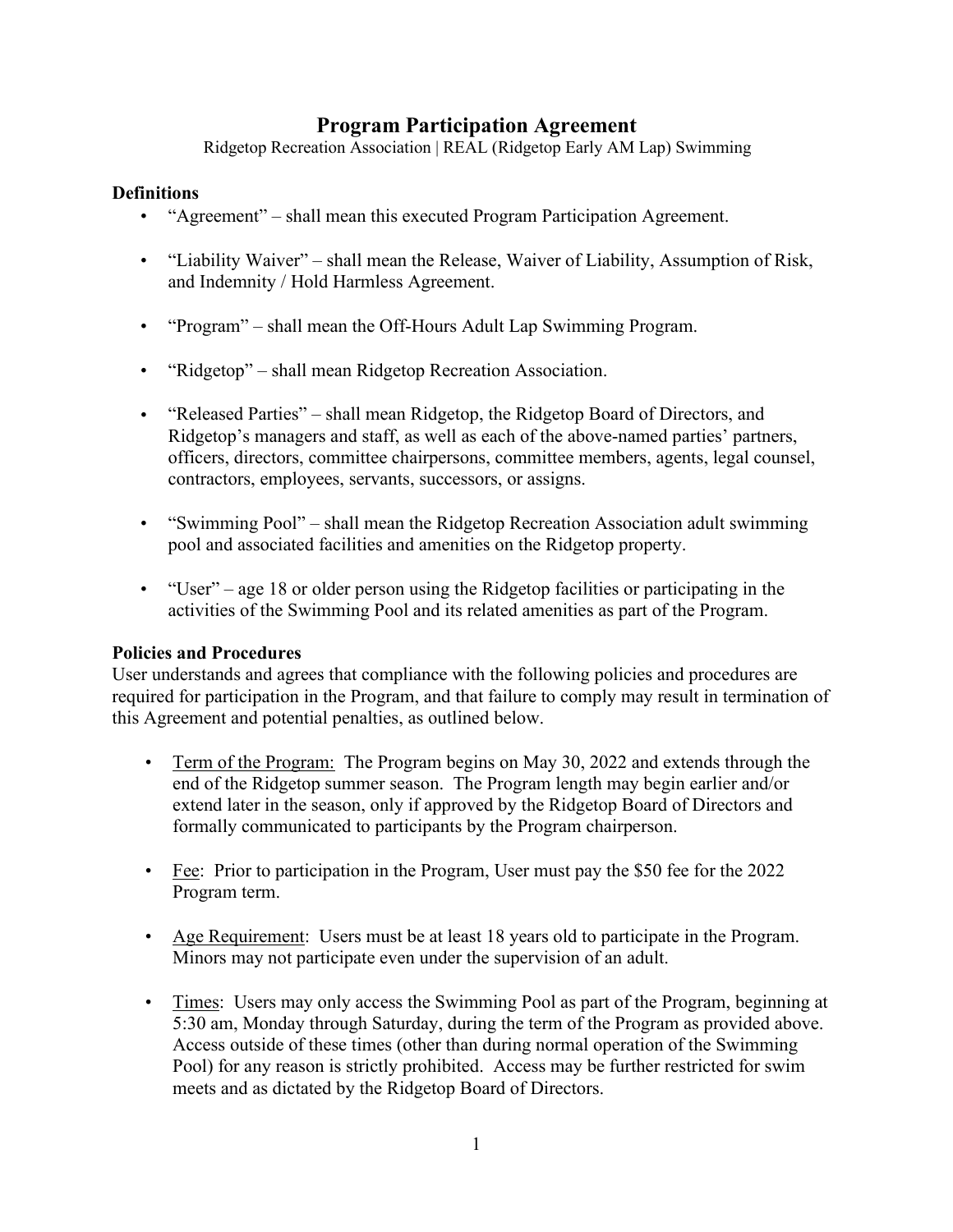- Facility Access: Users may only enter the Swimming Pool facility through the main gate nearest to the registration stand. Users must close and lock the gate behind them when entering and exiting the facility. Users may not hold the door open for anyone entering the Ridgetop facility and cannot leave or prop the gate open under any circumstances.
- Keys: Upon execution of this Agreement, execution of the Liability Waiver, and payment of the requisite fee, each User (or household) will be provided one key to the Swimming Pool.
	- o One key will be provided per household, but only Users who have individually executed the Agreement and Liability Waiver may use the key to access the Swimming Pool or participate in the Program. Other family members who have not executed the referenced agreements or who do not otherwise qualify for Program participation (*e.g.,* age requirements) may not use the key to access the Swimming Pool.
	- o Keys may not be copied.
	- o Keys may not be shared with anyone outside the user's household for any reason.
	- o Lost keys must be immediately reported to Ridgetop. Replacement and rekeying fees may be charged.
	- o Failure to return a key at the conclusion of the Program will result in replacement and re-keying fees.
	- o Users will be held financially and legally responsible for any unauthorized access and resulting damage caused or facilitated by use of his/her key.
- Inclement Weather: During inclement weather (lighting visible, thunder audible, or heavy rain such that pool bottom not visible), Users must leave the Swimming Pool and not return until at least 30 minutes has passed since the last instance of inclement weather.
- Permitted Activity (Lap Swimming Only): Lap swimming is the only activity permitted as part of the Program. Diving (including, but not limited to use of diving boards and starting blocks) and use of other equipment not intended for lap swimming is strictly prohibited. Program participants are strongly encouraged to swim with another participant of the Program. When swimming along, swimming plans should be shared with an emergency contact.
- Cleanliness and Maintenance: Users are expected to leave the Swimming Pool in substantially the same or better condition than they found it. Trash must be properly disposed of and Users may not cause any damage to the Swimming Pool or related equipment. Users will be held legally and financially responsible for any damage they cause.
- Restrooms / Showers: Restrooms will be available during Program access hours. However, the facilities may be locked as part of the closing procedures from the prior day. In this event, an access code will be communicated via email by the Program chairperson at the start of the season, or at the time of participant registration.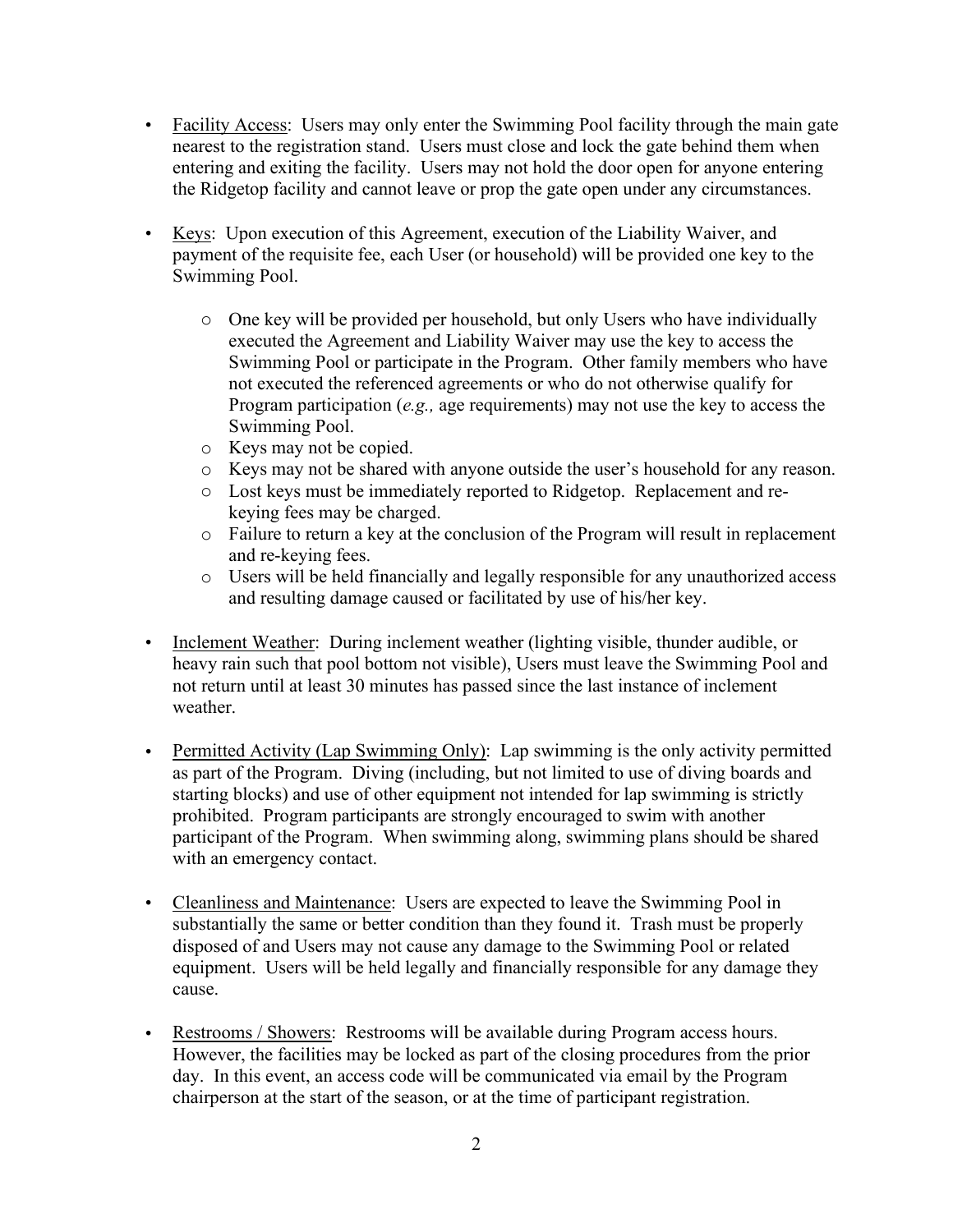- Emergencies: In the event of an emergency, Users should call 911. As soon as the situation permits, the Program Contact below should be contacted. To facilitate emergency contact if needed, Users are required to bring an operating cell phone with them when participating in the Program. Users should make themselves familiar with the location of emergency equipment, including the AED and life preservers.
- Obligation to Report Violations: As a condition of participation in the Program, Users are required to report any observed violations of the Program Policies and Procedures to the Program Contact.

## **Acknowledgements**

User understands and acknowledges the following:

- No Lifeguard and Other Risks: User will be swimming at his/her own risk and understands that there will be no lifeguard on duty. Risks include, but are not limited to, risks inherent in the activity of swimming, including injury, disease, sickness, or death. Concurrent with my execution of this Agreement, I have executed the Liability Waiver for the Program, which is incorporated herein.
- Damage to or Loss of Personal Property: User acknowledges that neither Ridgetop, its Board of Directors, nor any associated person or entity is responsible for damage to or loss of personal property occurring during the course of the Program.
- Noncompliance with Policies and Procedures: User understands and agrees that failure to comply with the Policies and Procedures noted above, misuse of the Swimming Pool facilities, or misconduct on the premises will result in removal from the Program without a refund. Financial and legal liability may be pursued as deemed appropriate by Ridgetop.

**Program Contact**: For any issues regarding the Program, Users should contact the Program chairperson, Michael Hogg, at 804-727-7893 or Deacon $Hogg(\omega gmail.com$ .